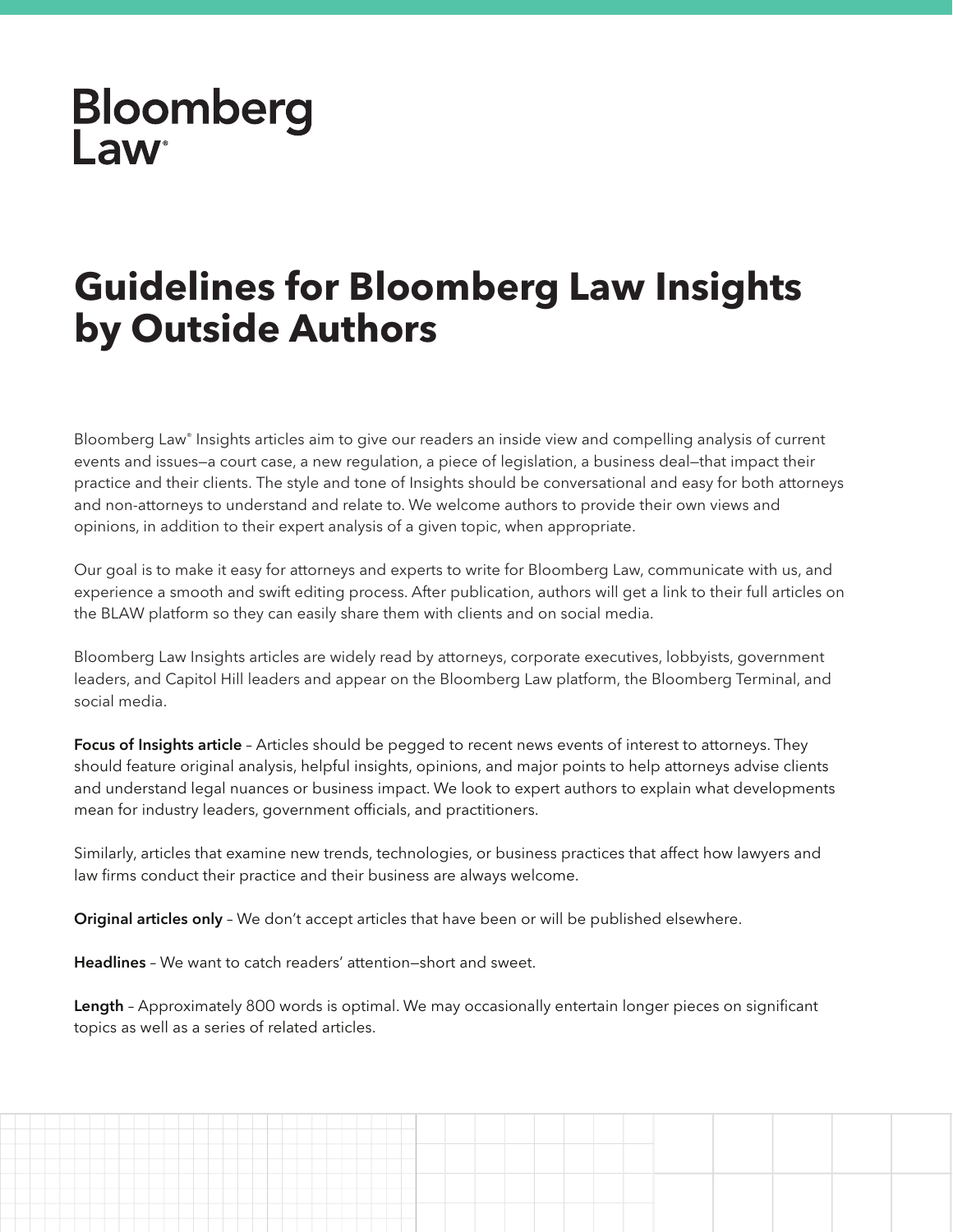Format - We don't accept footnotes. Hotlinks in the body of the text work best. If necessary, inline citations are acceptable.

Citations - Hyperlinks to source material are preferred for our digital-first platform.

- Authors can provide citations to court decisions or other identifying information and we will hotlink to it.
- Don't use footnotes. If needed, in-line citations in parentheses at the end of a sentence are acceptable.

Graphics - Authors may provide simple charts or graphs with the article. We can work with our graphics team and photo teams to add relevant and interesting visuals. Be creative; we're here to help.

**Bylines** – Provide author name(s) exactly as you wish them to appear, including any initials. When an article has more than one author, we will list names in the order provided in the article submission. We prefer no more than four authors.

Biographical information - Each author should submit a brief bio. Bloomberg Law editors may condense bios because of space limitations for that feature.

Author photo(s) - Provide a headshot photo for each author. Photos should be in color (a gif or jpeg file is preferred).

## Additional Editorial Guidelines

Author agreement – We will email an author agreement for each author's signature. We will commence work only after a signed agreement is received by Bloomberg BNA.

Article must be in final form when submitted - The article must be in final form when submitted by the author. While there are instances in which an author may make subsequent minor changes—such as to update citations or correct errors–significant changes after this stage are discouraged and may delay publication. All articles are edited by attorney-editors.

Editing - Bloomberg Law will edit the final version, primarily to ensure the article is clear and conversational and compelling. We'll correct typos, clarify text, and conform to Bloomberg BNA style. The most common changes are to headlines, leads, formatting, and headings. Additionally, a Bloomberg Law editor will write an introduction that summarizes the article.

**Final approval by author** - We will return a proof of the final edited version to the author(s) for review and approval before publication. Pay special attention to the editor's introduction.

Publication speed - We want to publish the Insights pieces as close to the related news event as possible. Timeliness is of paramount importance.

**Post-publication reprints and distribution** – After publication, we will send the authors a hotlink to the Insights article on our platform. This can be posted on the author's websites and printed as a handout.